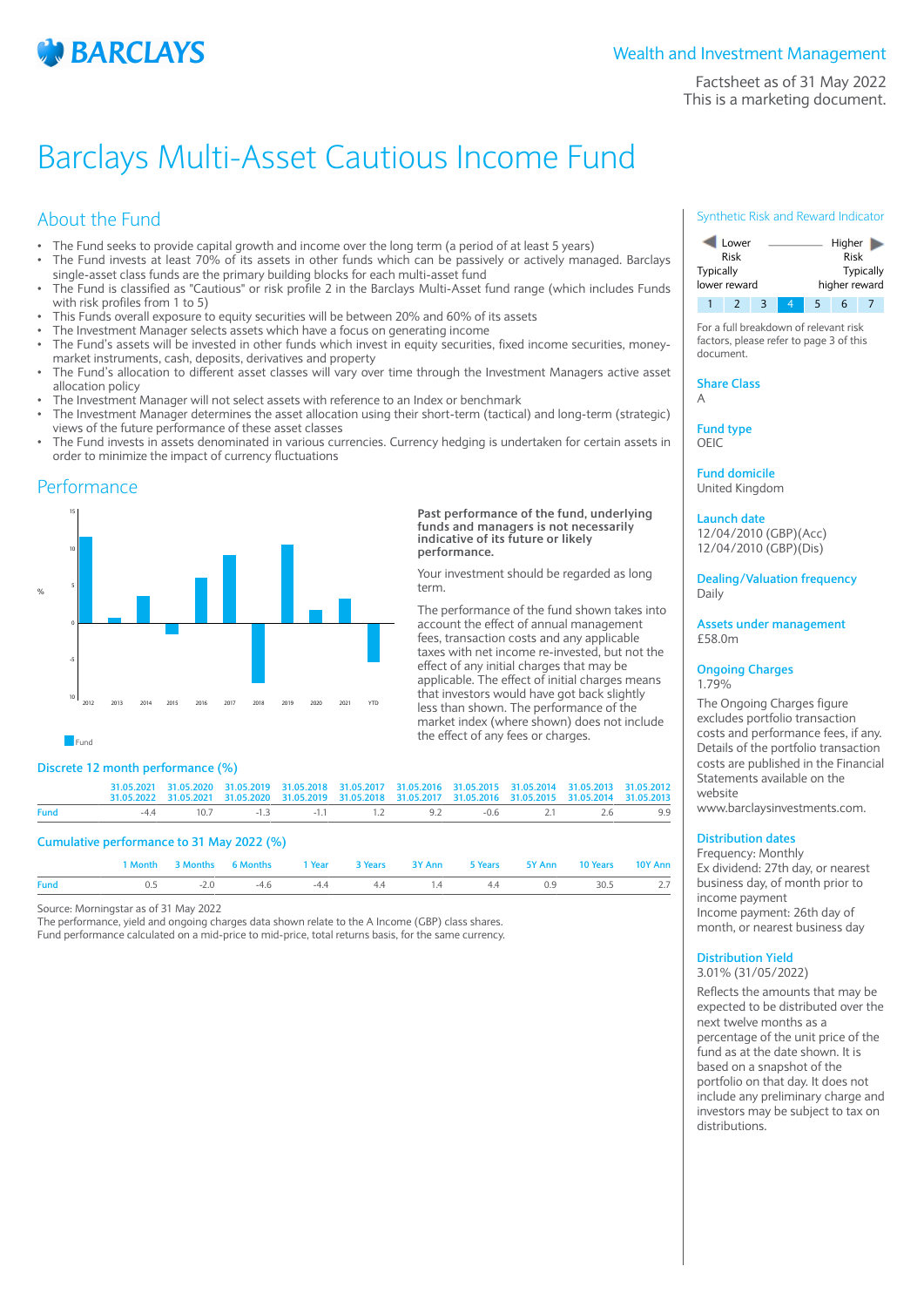

Factsheet as of 31 May 2022 This is a marketing document.

# Barclays Multi-Asset Cautious Income Fund

## Asset Allocation

| <b>Asset Class</b>                 | Strategic Asset Allocation (%) | <b>Tactical Tilts</b> | Portfolio (%) |
|------------------------------------|--------------------------------|-----------------------|---------------|
| Cash & Short Maturity Bonds        | 12.0                           | <b>Neutral</b>        | 9.4           |
| Developed Government Bonds         | 13.0                           | Neutral               | 14.2          |
| Investment Grade Bonds             | 18.0                           | <b>Neutral</b>        | 18.3          |
| High Yield & Emerging Market Bonds | 31.0                           | Neutral               | 31.2          |
| Developed Markets Equities         | 70.0                           | Overweight            | 22.7          |
| <b>Emerging Markets Equities</b>   | 6.0                            | <b>Underweight</b>    | 4.2           |

6.1% GlobalAccess Emerging Market Equity

6.0% GlobalAccess Emerging Market Debt

5.1% PIMCO Global Real Return Fund

2.0% iShares Global Corp Bond UCITS ETF

**SPDR Bloomberg Barclays Emerging**<br>1.9% Markista Lacel Band USITS FTF Markets Local Bond UCITS ETF 1.7% iShares USD High Yield Corp Bond UCITS

1.5% iShares Core MSCI World UCITS ETF

0.5% iShares Core MSCI World UCITS ETF H

10.0% Pzena Investment Management

30.0% Lazard Asset Management

20.0% Arrowstreet 4.0% ARX Investimentos

a sa Ba

٠

П

П

H.

a a s

г

46.0% Schroders 20.0% NS Partners

70.0% Wellington

ETF

3.2% Other

Source: Morningstar

# Portfolio Holdings

| 13.8%   | GlobalAccess Global High Yield Bond            |
|---------|------------------------------------------------|
|         |                                                |
| 60.0%   | Nomura                                         |
| 40.0%   | Oaktree                                        |
| 12.7%   | <b>GlobalAccess Global Equity Income</b>       |
|         |                                                |
| 25.0%   | Artemis                                        |
| 45.0%   | Kleinwort Benson Investors                     |
| 30.0%   | <b>Baillie Gifford</b>                         |
| 11.2%   | <b>GlobalAccess Global Corporate Bond</b>      |
|         |                                                |
| 50.0%   | Wellington                                     |
| 50.0%   | <b>PIMCO</b>                                   |
| 10.3%   | <b>GlobalAccess Global Short Duration Bond</b> |
|         |                                                |
| 100.0%  | T Rowe Price                                   |
| $8.3\%$ | GlobalAccess Global Government Bond            |
|         |                                                |
| 100.0%  | PIMCO                                          |
| 8.0%    | Barclays UK Equity Income                      |
|         |                                                |
| 60.0%   | Jupiter                                        |
| 40.0%   | Aberdeen Standard                              |
| 7.8%    | <b>GlobalAccess Emerging Market Local</b>      |
|         | <b>Currency Debt Fund</b>                      |
| 40.0%   | Colchester Global Investors                    |
| 60.0%   | <b>BlackRock</b>                               |

|  | Source: Barclays and Northern Trust |  |
|--|-------------------------------------|--|

'Other' includes cash and futures positions. Be aware, funds investing in overseas securities are exposed to currency exchange risks

#### **Price** £1.47 (31/05/2022)(GBP)(Acc) £1.05 (31/05/2022)(GBP)(Dis)

## **Holdings**

23

**ISA allowable?** Yes

**SIPP allowable?** Yes

**Sedol code** B4RJCB2 (GBP)(Acc) B4T9CR6 (GBP)(Dis)

### **ISIN code**

GB00B4RJCB23 (GBP)(Acc) GB00B4T9CR60 (GBP)(Dis)

**Bloomberg code** (GBP)(Acc) (GBP)(Dis)

**Management Company** Barclays Asset Management

Limited

**Depositary**

Northern Trust Investor Services Limited

**Investment Manager**

Barclays Investment Solutions Limited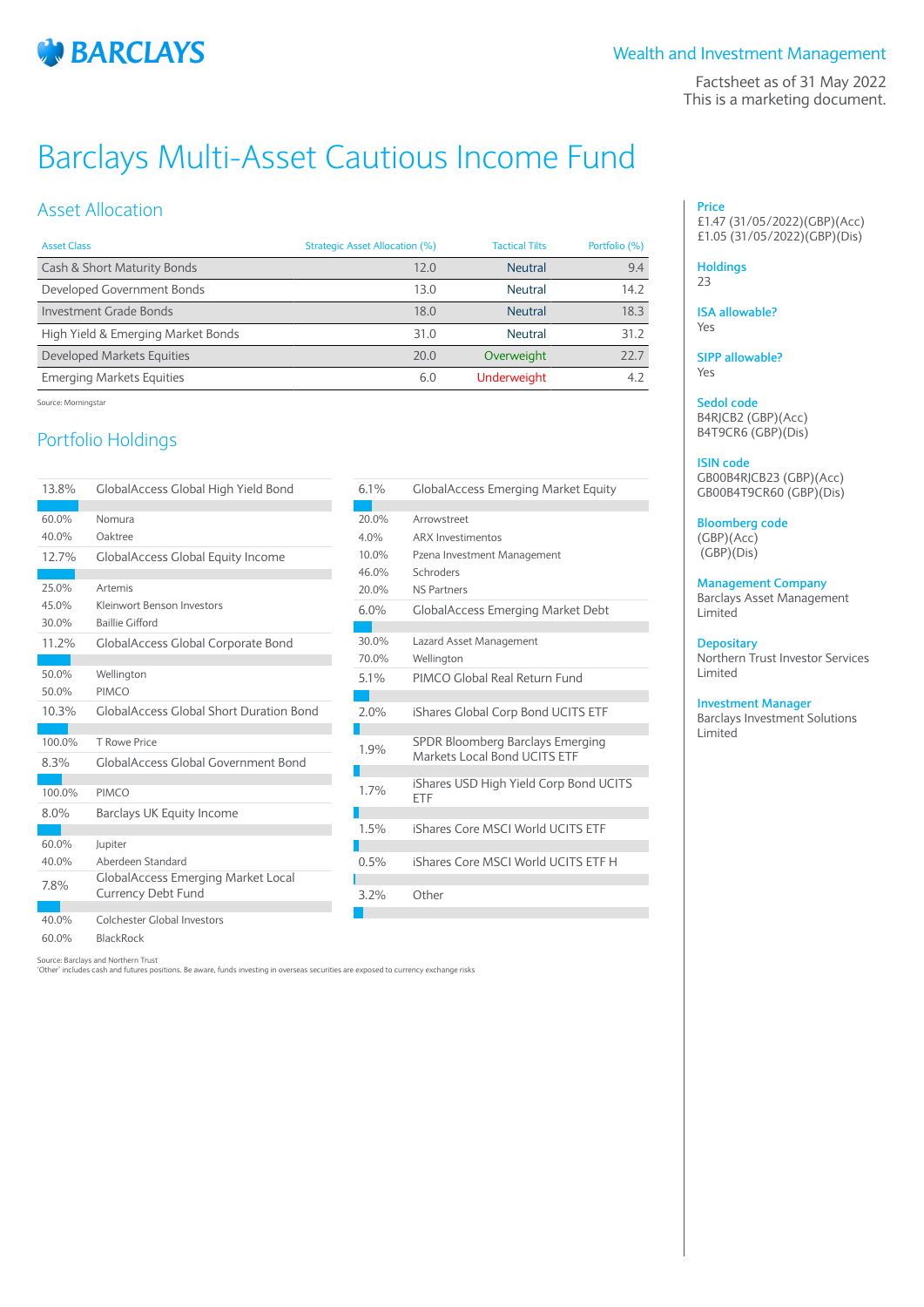

Factsheet as of 31 May 2022 This is a marketing document.

# Barclays Multi-Asset Cautious Income Fund

## Risk Factors

#### Charges to Capital

These funds take part or all of the annual management charges from capital rather than the income generated by the fund, increasing the potential for the capital value of your investment to be eroded.

#### Inflation

Inflation will reduce the real value of your investments in future.

#### Long Term Investments

Stock market investments should be regarded as long term investments.

### Returns are not guaranteed

What you receive when you sell your investment is not guaranteed, it depends on how your investments perform.

#### Taxation and tax relief

Levels of taxation and tax relief are subject to change.

#### Value of Investments

The value of investments and the income you receive from them can fall as well as rise.

### Derivative Exposure

The fund invests in derivatives as part of its investment strategy, over and above their use for Efficient Portfolio Management (EPM). Investors should be aware that the use of these instruments can, under certain circumstances, increase the volatility and risk profile of the Fund beyond that expected of a fund that only invests in equities. The fund may also be exposed to the risk that the company issuing the derivative may not honour their obligations which in turn could lead to losses arising.

#### Emerging Markets

Emerging markets are generally less well regulated than the UK and it can sometimes be difficult to buy and sell investments in these areas. There is also an increased chance of political and economic instability and so these funds carry higher risks than those investing in larger, more established markets.

#### Exchange Rate

The value of investments and any income from them may decrease or increase as a result of changes in exchange rates between currencies.

#### High Yield Bonds

These funds invest in high yield bonds, which carry a greater risk of default than investment grade corporate bonds. Economic conditions will also have a greater effect on their price.